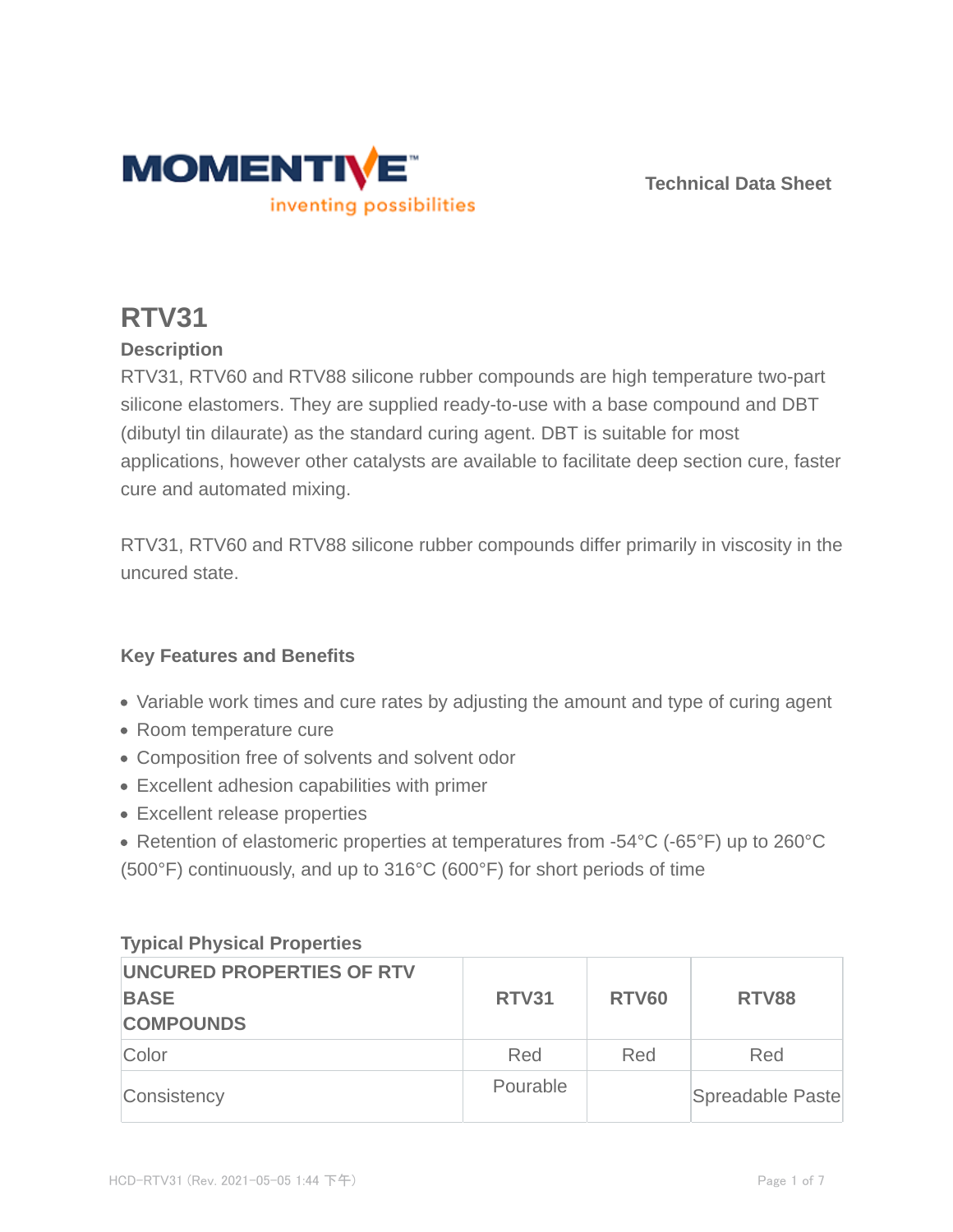|                                                                                                                      |                                              | Pourable                                     |                                              |
|----------------------------------------------------------------------------------------------------------------------|----------------------------------------------|----------------------------------------------|----------------------------------------------|
| Viscosity, cps                                                                                                       | 25,000                                       | 47,000                                       | 880,000                                      |
| <b>Specific Gravity</b>                                                                                              | 1.42                                         | 1.48                                         | 1.47                                         |
| UNCURED PROPERTIES OF RTV<br><b>BASE WITH</b><br><b>0.5% DBT CURING AGENT ADDED</b>                                  | <b>RTV31</b>                                 | <b>RTV60</b>                                 | <b>RTV88</b>                                 |
| Work Time @ 25°C (77°F), hrs                                                                                         | 2                                            | $\overline{2}$                               | 0.75                                         |
| Cure Time $@$ 25 $°C$ (77 $°F$ ), hrs                                                                                | 24                                           | 24                                           | 24                                           |
| <b>CURED PROPERTIES (0.5 wt. % DBT</b><br><b>Curing Agent</b><br>added, cured 7 days at 25°C (77°F) and<br>50% R.H.) | RTV31                                        | RTV60                                        | RTV88                                        |
| <b>Mechanical</b>                                                                                                    |                                              |                                              |                                              |
| Hardness, Shore A Durometer                                                                                          | 54                                           | 57                                           | 58                                           |
| Tensile Strength, kg/cm <sup>2</sup> (psi)                                                                           | 61 (870)                                     | 70 (990)                                     | 59 (830)                                     |
| Elongation, %                                                                                                        | 170                                          | 120                                          | 120                                          |
| Tear Strength, kg/cm (lb/in)                                                                                         | 5(29)                                        | 7(40)                                        | 8(42)                                        |
| Shrinkage, %                                                                                                         | 0.6                                          | 0.6                                          | 0.6                                          |
| <b>Electrical</b>                                                                                                    |                                              |                                              |                                              |
| Dielectric Strength, kv/mm (v/mil) (1.9<br>mm thick)                                                                 | 17 (430)                                     | 17.7(450)                                    | 17.4 (440)                                   |
| Dielectric Constant @ 1000 Hz                                                                                        | 4.4                                          | $\overline{4}$                               | 4.3                                          |
| Dissipation Factor @ 1000 Hz                                                                                         | 0.03                                         | 0.02                                         | 0.03                                         |
| Volume Resistivity, ohm-cm                                                                                           | $1.6 \times 10^{14}$                         | 4.4<br>x 10 <sup>14</sup>                    | $2.8 \times 10^{14}$                         |
| <b>Thermal</b>                                                                                                       |                                              |                                              |                                              |
| Useful Temperature Range, °C (°F)                                                                                    | -54 to 260                                   | -54 to 260                                   | $-54$ to 260                                 |
|                                                                                                                      | $(-65 \text{ to } 500)$                      | $(-65 \text{ to } 500)$                      | $(-65 \text{ to } 500)$                      |
| Thermal Conductivity (W/m-K)                                                                                         | 0.31                                         | 0.31                                         | 0.31                                         |
| Coefficient of Expansion, cm/cm, °C<br>$(in/in, \degree F)$                                                          | $20 \times 10^{-5}$<br>$(11 \times 10^{-5})$ | $20 \times 10^{-5}$<br>$(11 \times 10^{-5})$ | $20 \times 10^{-5}$<br>$(11 \times 10^{-5})$ |
| Specific Heat, cal/gm, °C<br>$(BTU/lb, ^{\circ}F)$                                                                   | 0.35<br>(0.35)                               | 0.35<br>(0.35)                               | 0.35<br>(0.35)                               |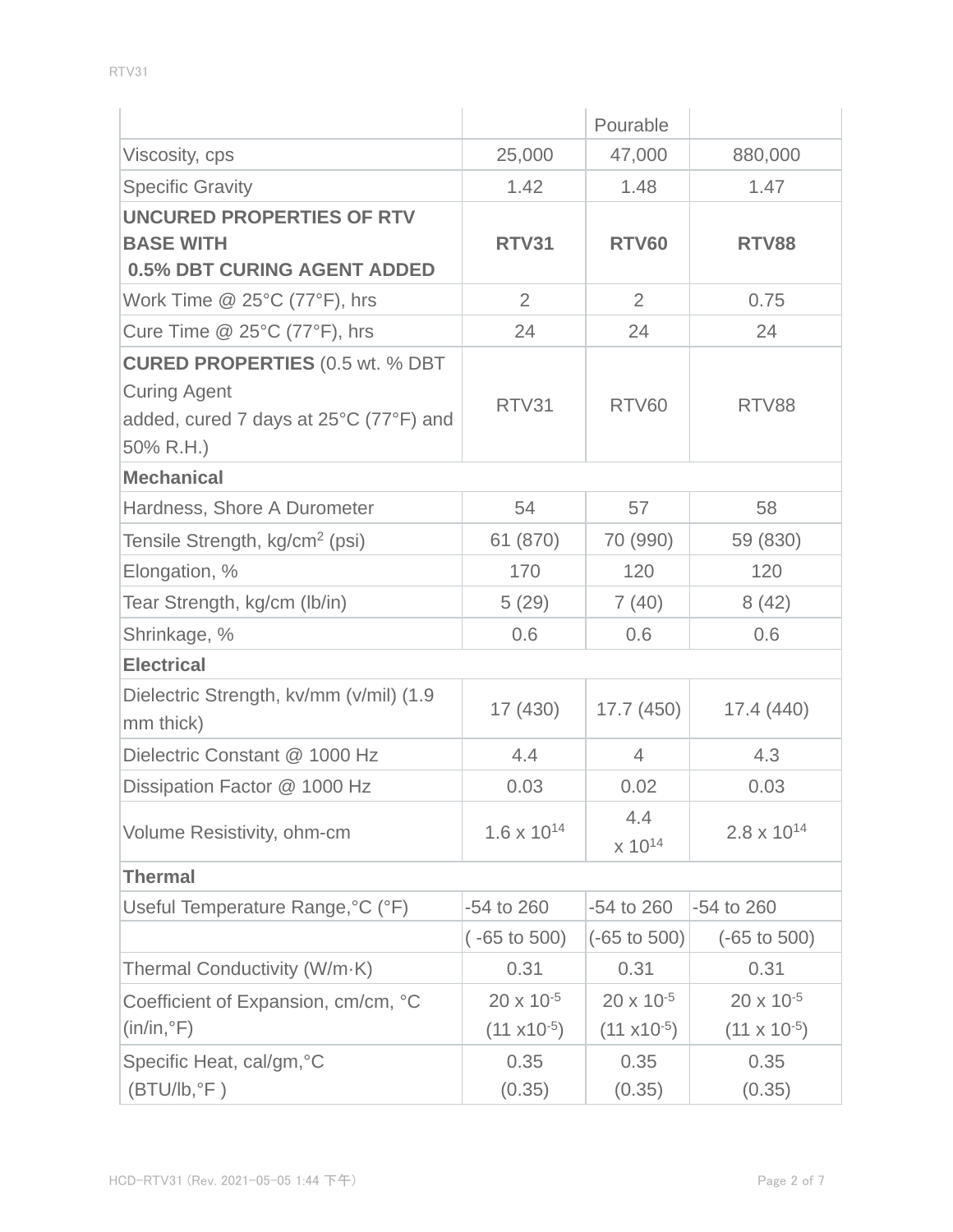#### **Potential Applications**

Typical high temperature applications for these products include, but are not limited to:

- Potting and encapsulating electric motors and transformers
- Fabrication of rubber parts
- Casting molds for low-melting point metals
- Release applications such as rubber rollers
- Thermal insulation

#### **Processing Recommendations**

#### **Mixing**

Select a mixing container 4 to 5 times larger than the volume of RTV silicone rubber compound to be used. Weigh out the RTV silicone rubber base compound and add the appropriate amount of curing agent. 0.5% DBT by weight will provide a work time or pot life of about one hour and a cure time of 24 hours. 0.5% DBT is the most commonly used concentration of curing agent for RTV31, RTV60 and RTV88 silicone rubber compounds. The pot life may be lengthened by using less DBT (as little as 0.1% DBT).

| <b>RTV Weight</b>             | <b>Dibutyl Tin Dilaurate Concentration</b> |                              |  |
|-------------------------------|--------------------------------------------|------------------------------|--|
|                               | $0.1\%$                                    | 0.5%                         |  |
| $ 100 \text{ grams} $         | 5 drops                                    | 25 drops                     |  |
| $454$ grams $(1 \text{ lb.})$ | 23 drops                                   | 115 drops<br>$(2.27)$ grams) |  |

#### **MEASURING GUIDE FOR CURING AGENT ADDITION**

With clean tools, thoroughly mix the RTV base compound and the curing agent, scraping the sides and bottom of the container carefully to produce a homogeneous mixture. When using power mixers, avoid excessive speeds which could entrap large amounts of air or cause overheating of the mixture, resulting in shorter pot life.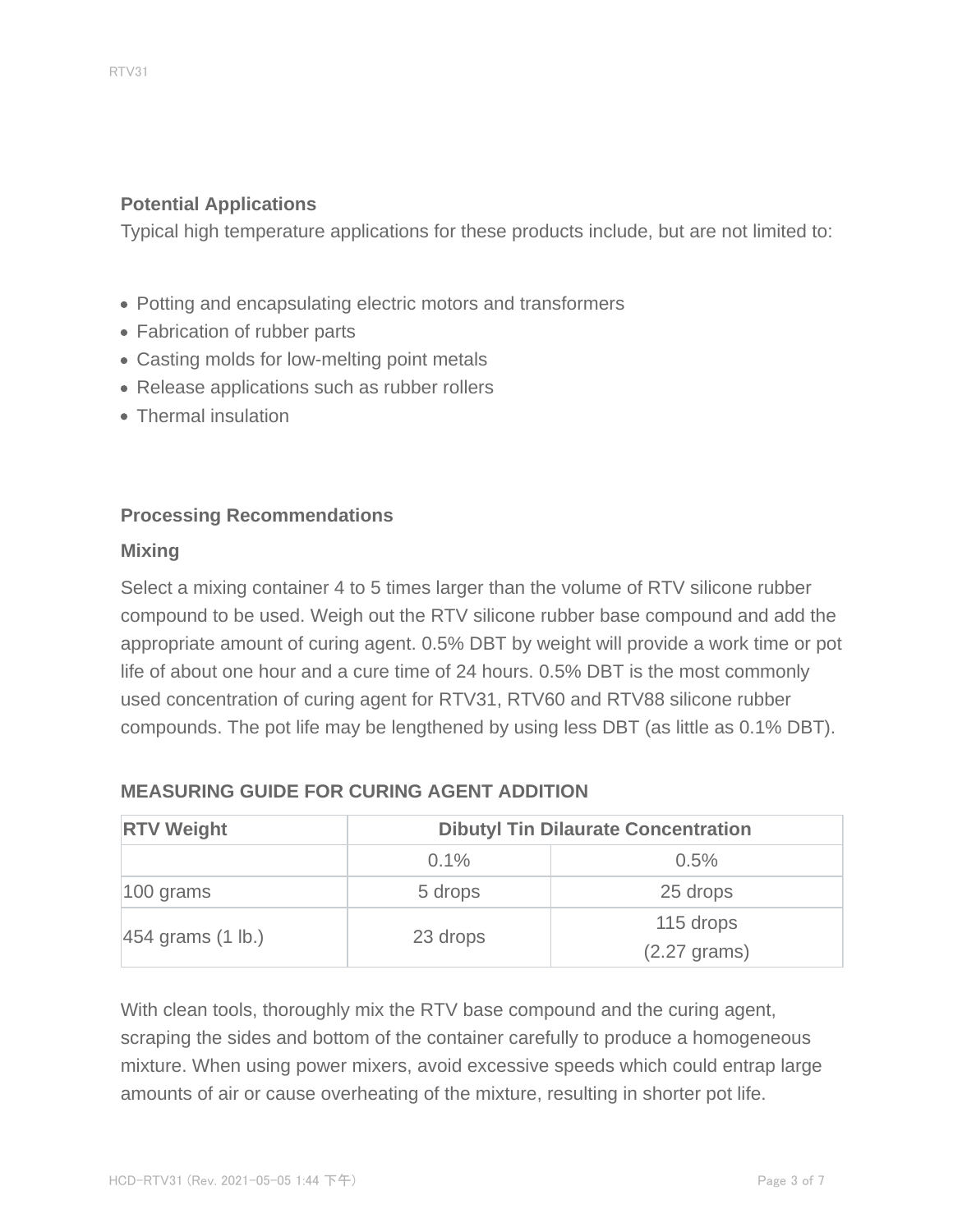## **Deaeration**

Air entrapped during mixing should be removed to eliminate voids in the cured product. Expose the mixed material to a vacuum of 25mm (29 in.) of mercury. The material will expand, crest, and recede to about the original level as the bubbles break. Degassing is usually complete about two minutes after frothing ceases. When using the RTV silicone rubber compound for potting, a deaeration step may be necessary after pouring to avoid capturing air in complex assemblies.

## **Curing**

Using DBT curing agent at a level of 0.5%, these RTV silicone rubber compounds will cure in 24 hours at 25°C (77°F) and 50% relative humidity to form durable, resilient rubbers. Under these conditions a pot life of about one hour will typically be available for pouring and working with the catalyzed material. Pot life may be increased by refrigerating the mixed material at 0°C (32°F) after catalyzing.

A choice of curing agents is available for use with RTV31, RTV60 and RTV88 silicone rubber compounds.

| CuringAgent    | <b>Cure</b><br>Speed | <b>Curing Agent</b><br><b>Concentration</b> | Features                                                |
|----------------|----------------------|---------------------------------------------|---------------------------------------------------------|
| <b>DBT</b>     | moderate             | $0.1 - 0.5%$                                | standard                                                |
| <b>STO</b>     | fast                 | $0.1 - 0.5%$                                | small volume applications                               |
| <b>RTV9811</b> | moderate             | $5 - 10%$                                   | good deep section cure suitable for<br>automatic mixing |
| <b>RTV9950</b> | moderate             | $5 - 10%$                                   | suitable for automatic mixing                           |
| <b>RTV9910</b> | slow                 | 10%                                         | suitable for automatic mixing                           |

## **Deep Section Cure**

If these RTV silicone rubber compounds are to be used in deep sections at temperatures over 150°C (302°F), the cured product should be properly conditioned prior to service. Following room temperature cure of 1-3 days, a typical program would be eight hours at 50°C intervals from 100°C (212°F) to the service temperature. Longer times at each temperature will be required for larger parts or very deep sections.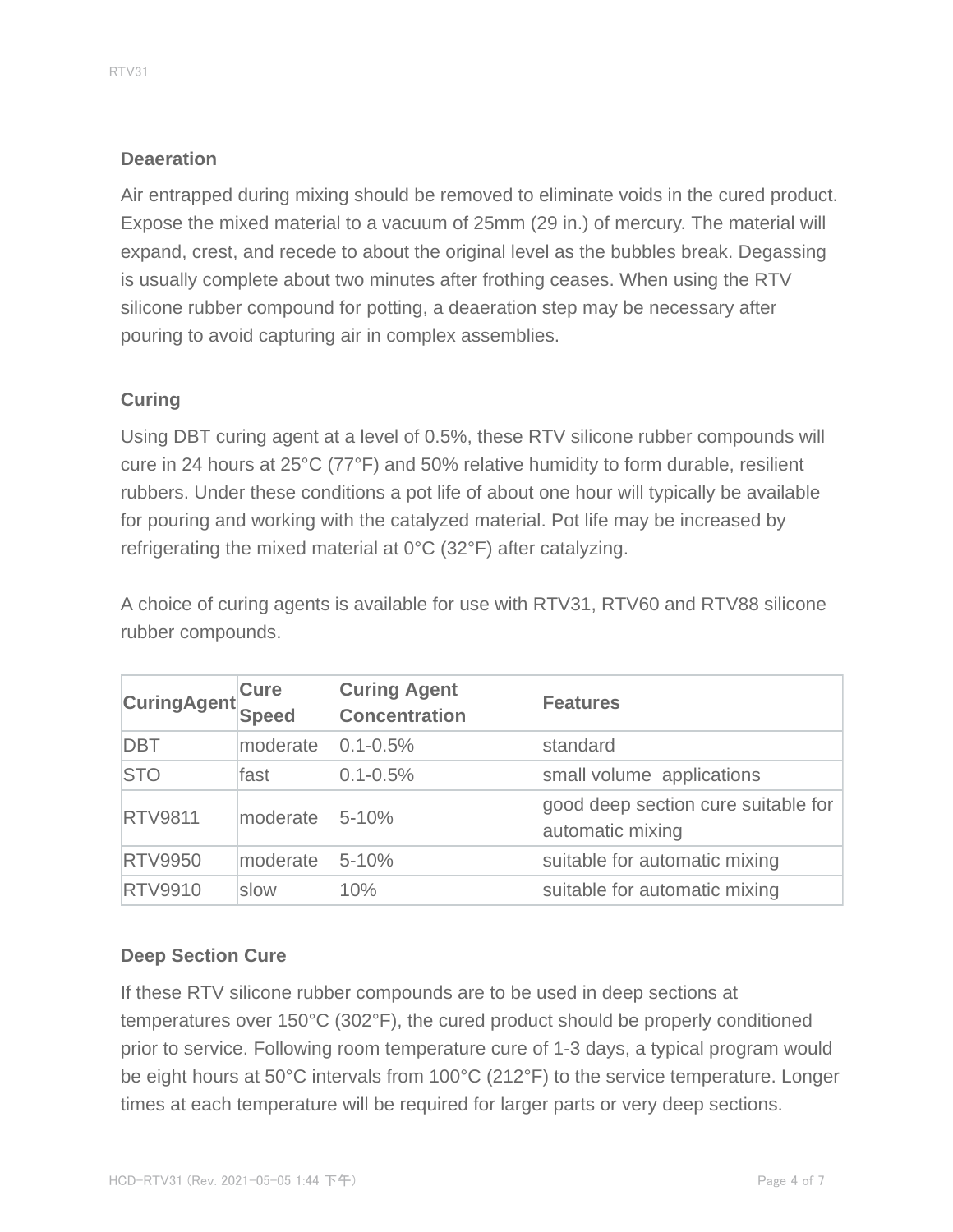## **Bonding**

If adhesion is an important application requirement, RTV31, RTV60 and RTV88 silicone rubber compounds require a primer to bond to non-silicone surfaces. Thoroughly clean the substrate with a non-oily solvent such as naphtha or methyl ethyl ketone (MEK) and let dry. Then apply a uniform thin film of a suitable silicone primer such as SS4004 silicone primer and allow the primer to air dry for one hour or more. Finally, apply freshly catalyzed RTV silicone rubber compound to the primed surface and cure as recommended.

## **General Considerations for Use**

While the typical operating temperature for silicone materials ranges from -45℃ to 200℃, the long-term maintenance of its initial properties is dependent upon design related stress considerations, substrate materials, frequency of thermal cycles, and other factors.

### **Patent Status**

Nothing contained herein shall be construed to imply the nonexistence of any relevant patents or to constitute the permission, inducement or recommendation to practice any invention covered by any patent, without authority from the owner of the patent.

## **Product Safety, Handling and Storage**

Customers should review the latest Safety Data Sheet (SDS) and label for product safety information, safe handling instructions, personal protective equipment if necessary, emergency service contact information, and any special storage conditions required for safety. Momentive Performance Materials (MPM) maintains an aroundthe-clock emergency service for its products. SDS are available at www.momentive.com or, upon request, from any MPM representative. For product storage and handling procedures to maintain the product quality within our stated specifications, please review Certificates of Analysis, which are available in the Order Center. Use of other materials in conjunction with MPM products (for example, primers) may require additional precautions. Please review and follow the safety information provided by the manufacturer of such other materials.

### **Limitations**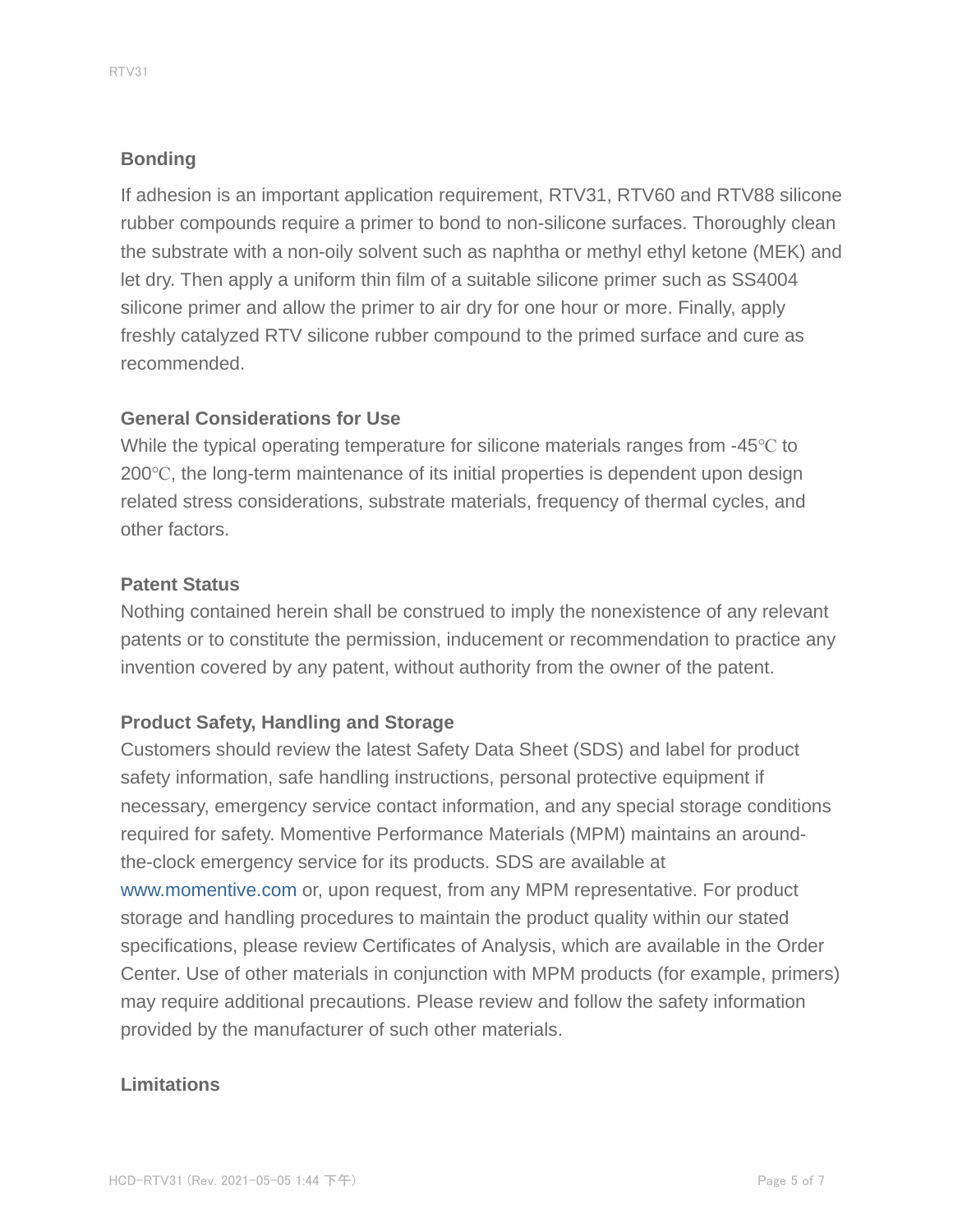Customers must evaluate Momentive Performance Materials products and make their own determination as to fitness of use in their particular applications.

## **Contact Information** Email commercial.services@momentive.com

#### **Telephone**

| <b>Americas</b>      | <b>Latin America</b> | <b>EMEAI- Europe, Middle</b><br>East, Africa & India | <b>ASIA PACIFIC</b> |
|----------------------|----------------------|------------------------------------------------------|---------------------|
| +1 800 295 2392      | <b>Brazil</b>        | <b>Europe</b>                                        | <b>China</b>        |
| Toll free*           | +55 11 4534 9650     | +390510924300                                        | 800 820 0202        |
| +704 805 6946        | <b>Direct Number</b> | Direct number                                        | Toll free           |
| <b>Direct Number</b> |                      |                                                      | +86 21 3860 4892    |
|                      |                      |                                                      | Direct number       |
| *All American        | <b>Mexico</b>        | India, Middle East &                                 | Japan               |
| countries            | +52 55 2169 7670     | <b>Africa</b>                                        | +81 3 5544 3111     |
|                      | <b>Direct Number</b> | + 91 44 71212207                                     | Direct number       |
|                      |                      | Direct number*                                       |                     |
|                      |                      | *All Middle Eastern                                  | <b>Korea</b>        |
|                      |                      | countries, Africa, India,                            | +82 2 6201 4600     |

For literature and technical assistance, visit our website at: www.momentive.com

#### **DISCLAIMER:**

**THE MATERIALS, PRODUCTS AND SERVICES OF MOMENTIVE PERFORMANCE MATERIALS INC. AND ITS SUBSIDIARIES AND AFFILIATES (COLLECTIVELY "SUPPLIER"), ARE SOLD SUBJECT TO SUPPLIER'S STANDARD CONDITIONS OF SALE, WHICH ARE INCLUDED IN THE APPLICABLE DISTRIBUTOR OR OTHER SALES AGREEMENT, PRINTED ON THE BACK OF ORDER ACKNOWLEDGMENTS AND INVOICES, AND AVAILABLE UPON REQUEST. ALTHOUGH ANY INFORMATION, RECOMMENDATIONS, OR ADVICE CONTAINED**